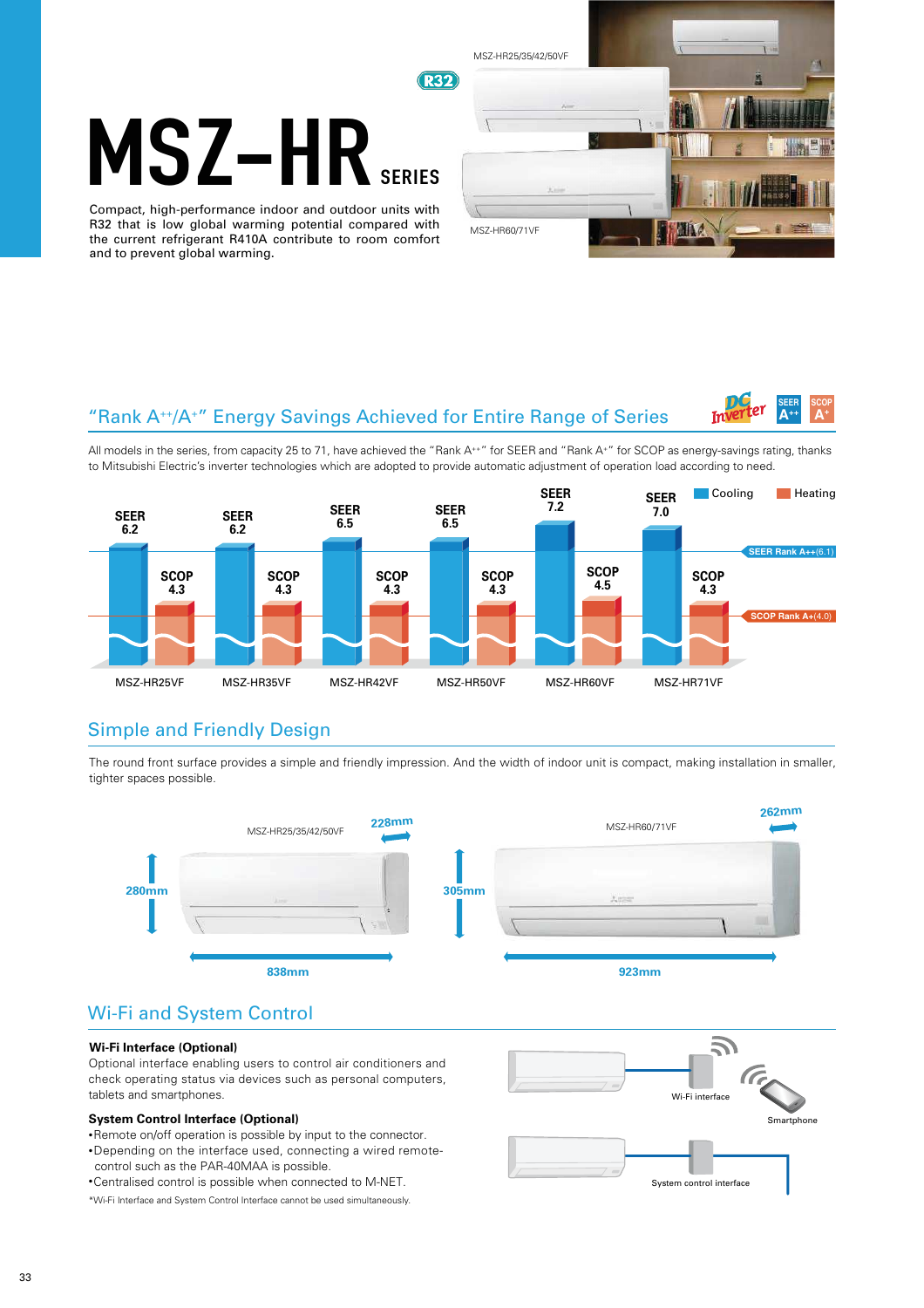| <b>MSZ-HR</b> SERIES                                                                                                                                                                         |                                                                                       | <b>PAM</b><br>Lame                                                                                                     | <b>SEER</b><br>SCOP<br>A <sup>+</sup><br>$\Lambda$ <sup>++</sup> |
|----------------------------------------------------------------------------------------------------------------------------------------------------------------------------------------------|---------------------------------------------------------------------------------------|------------------------------------------------------------------------------------------------------------------------|------------------------------------------------------------------|
| <b>R32</b><br><b>Indoor Unit</b>                                                                                                                                                             | Outdoor Unit                                                                          |                                                                                                                        | Remote<br>Controller                                             |
| $\lambda$ and<br>製品                                                                                                                                                                          | 人群群                                                                                   | 1. 1276                                                                                                                |                                                                  |
| MSZ-HR25/35/42/50VF<br>Amer                                                                                                                                                                  | MUZ-HR25VF                                                                            | MUZ-HR35VF<br>人群                                                                                                       | ian<br>Ikip                                                      |
| MSZ-HR60/71VF                                                                                                                                                                                | <b>MUZ-HR42/50VF</b>                                                                  | MUZ-HR60/71VF                                                                                                          |                                                                  |
| <b>SWING</b><br><b>Natural</b><br><b>AUTO</b><br>VANE<br>Silver-ion<br>囱<br><b>S</b> AUTO<br>muun<br>White $\stackrel{1}{\scriptstyle\diagup}$<br>Econo Coo<br>Optional<br>Failure<br>Recall | Z<br>Centralised<br><b>On/Off</b><br>Low Temp<br>Cooling<br>ҏ<br>Optional<br>Optional | (Wi-Fi<br>Group<br>Control<br><b>MXZ</b><br>Cleaning<br>Interface<br>connection<br>Optional<br>MXZ-DM only<br>Optional | Flare<br>connection                                              |

| Indoor Unit<br>MSZ-HR25VF<br>MSZ-HR35VF<br>MSZ-HR42VF<br>MSZ-HR50VF<br>MSZ-HR60VF<br>MSZ-HR71VF<br>Outdoor Unit<br>MUZ-HR25VF<br>MUZ-HR35VF<br>MUZ-HR42VF<br>MUZ-HR50VF<br>MUZ-HR60VF<br>MUZ-HR71VF<br>R32 <sup>(1)</sup><br>Refrigerant<br>Outdoor Power supply<br>Source<br>Power<br><b>Supply</b><br>Outdoor (V / Phase / Hz)<br>230V/Single/50Hz<br>kW<br>2.5<br>3.4<br>4.2<br>6.1<br>7.1<br>Design load<br>5.0<br>Annual electricity consumption (2)<br>141<br>226<br>296<br>kWh/a<br>191<br>269<br>355<br>SEER <sup>(4)</sup><br>6.2<br>6.2<br>7.2<br>7.0<br>6.5<br>6.5<br>$A^{++}$<br>$A^{++}$<br>$A^{++}$<br>$A^{++}$<br>$A^{++}$<br>$A^{++}$<br><b>Energy efficiency class</b><br>Cooling<br>2.5<br>4.2<br>6.1<br>kW<br>3.4<br>5.0<br>7.1<br>Rated |
|-------------------------------------------------------------------------------------------------------------------------------------------------------------------------------------------------------------------------------------------------------------------------------------------------------------------------------------------------------------------------------------------------------------------------------------------------------------------------------------------------------------------------------------------------------------------------------------------------------------------------------------------------------------------------------------------------------------------------------------------------------------|
|                                                                                                                                                                                                                                                                                                                                                                                                                                                                                                                                                                                                                                                                                                                                                             |
|                                                                                                                                                                                                                                                                                                                                                                                                                                                                                                                                                                                                                                                                                                                                                             |
|                                                                                                                                                                                                                                                                                                                                                                                                                                                                                                                                                                                                                                                                                                                                                             |
|                                                                                                                                                                                                                                                                                                                                                                                                                                                                                                                                                                                                                                                                                                                                                             |
|                                                                                                                                                                                                                                                                                                                                                                                                                                                                                                                                                                                                                                                                                                                                                             |
|                                                                                                                                                                                                                                                                                                                                                                                                                                                                                                                                                                                                                                                                                                                                                             |
|                                                                                                                                                                                                                                                                                                                                                                                                                                                                                                                                                                                                                                                                                                                                                             |
|                                                                                                                                                                                                                                                                                                                                                                                                                                                                                                                                                                                                                                                                                                                                                             |
|                                                                                                                                                                                                                                                                                                                                                                                                                                                                                                                                                                                                                                                                                                                                                             |
|                                                                                                                                                                                                                                                                                                                                                                                                                                                                                                                                                                                                                                                                                                                                                             |
| Capacity<br>$0.5 - 2.9$<br>$1.3 - 5.0$<br>$1.7 - 7.1$<br>Min-Max<br>kW<br>$0.9 - 3.4$<br>$1.1 - 4.6$<br>$1.8 - 7.3$                                                                                                                                                                                                                                                                                                                                                                                                                                                                                                                                                                                                                                         |
| 1.340<br>2.050<br>1.810<br>2.330<br>kW<br>0.800<br>1.210<br><b>Total Input</b><br>Rated                                                                                                                                                                                                                                                                                                                                                                                                                                                                                                                                                                                                                                                                     |
| $2.9$ (-10°C)<br>kW<br>1.9 (-10°C)<br>$2.4$ (-10°C)<br>$3.8(-10^{\circ}C)$<br>4.6 (-10°C)<br>$5.4$ (-10 $^{\circ}$ C)<br>Design load                                                                                                                                                                                                                                                                                                                                                                                                                                                                                                                                                                                                                        |
| kW<br>1.9 (-10°C)<br>$2.4$ (-10°C)<br>$2.9$ (-10 $^{\circ}$ C)<br>at reference design temperature<br>$3.8$ ( $-10^{\circ}$ C)<br>4.6 (-10°C)<br>$5.4$ (-10 $^{\circ}$ C)                                                                                                                                                                                                                                                                                                                                                                                                                                                                                                                                                                                    |
| <b>Declared</b><br>kW<br>1.9 (-10°C)<br>$2.9$ (-10 $^{\circ}$ C)<br>at bivalent temperature<br>$2.4$ (-10°C)<br>$3.8$ ( $-10^{\circ}$ C)<br>4.6 (-10°C)<br>$5.4$ (-10 $^{\circ}$ C)                                                                                                                                                                                                                                                                                                                                                                                                                                                                                                                                                                         |
| Capacity<br>kW<br>at operation limit temperature<br>1.9 (-10°C)<br>$2.4$ (-10°C)<br>2.9 (-10°C)<br>$3.8$ ( $-10^{\circ}$ C)<br>4.6 (-10°C)<br>$5.4$ (-10 $^{\circ}$ C)                                                                                                                                                                                                                                                                                                                                                                                                                                                                                                                                                                                      |
| kW<br>$0.0$ (-10 $^{\circ}$ C)<br>$0.0$ (-10°C)<br>$0.0$ (-10°C)<br>$0.0$ (-10 $^{\circ}$ C)<br>Back up heating capacity<br>$0.0$ (-10°C)<br>$0.0$ (-10°C)<br>Heating                                                                                                                                                                                                                                                                                                                                                                                                                                                                                                                                                                                       |
| Annual electricity consumption (2)<br>kWh/a<br>614<br>781<br>928<br>1224<br>1430<br>1755<br>(Average                                                                                                                                                                                                                                                                                                                                                                                                                                                                                                                                                                                                                                                        |
| Season) <sup>re</sup><br>SCOP <sup>(4)</sup><br>4.3<br>4.3<br>4.3<br>4.3<br>4.5<br>4.3                                                                                                                                                                                                                                                                                                                                                                                                                                                                                                                                                                                                                                                                      |
| $A^+$<br>$A^+$<br>$A^+$<br>$A^+$<br>$A^+$<br><b>Energy efficiency class</b><br>$A^+$                                                                                                                                                                                                                                                                                                                                                                                                                                                                                                                                                                                                                                                                        |
| kW<br>3.15<br>3.6<br>4.7<br>5.4<br>6.8<br>Rated<br>8.1                                                                                                                                                                                                                                                                                                                                                                                                                                                                                                                                                                                                                                                                                                      |
| Capacity<br>Min-Max<br>kW<br>$0.7 - 3.5$<br>$0.9 - 3.7$<br>$0.9 - 5.4$<br>$1.4 - 6.5$<br>$1.5 - 8.5$<br>$1.5 - 9.0$                                                                                                                                                                                                                                                                                                                                                                                                                                                                                                                                                                                                                                         |
| kW<br>0.850<br>1.810<br>2.440<br><b>Total Input</b><br>Rated<br>0.975<br>1.300<br>1.550                                                                                                                                                                                                                                                                                                                                                                                                                                                                                                                                                                                                                                                                     |
| A<br>5.0<br>6.7<br>8.5<br>10.0<br>14.1<br>14.1<br><b>Operating Current (Max)</b>                                                                                                                                                                                                                                                                                                                                                                                                                                                                                                                                                                                                                                                                            |
| Rated<br>kW<br>0.020<br>0.032<br>0.055<br>Input<br>0.028<br>0.039<br>0.055                                                                                                                                                                                                                                                                                                                                                                                                                                                                                                                                                                                                                                                                                  |
| <b>Operating Current(Max)</b><br>0.2<br>0.27<br>0.3<br>0.36<br>0.5<br>0.5<br>A                                                                                                                                                                                                                                                                                                                                                                                                                                                                                                                                                                                                                                                                              |
| H*W*D<br>280-838-228<br>280-838-228<br>305-923-262<br><b>Dimensions</b><br>280-838-228<br>280-838-228<br>305-923-262<br>mm                                                                                                                                                                                                                                                                                                                                                                                                                                                                                                                                                                                                                                  |
| 8.5<br>8.5<br>12.5<br>12.5<br>Weight<br>kg<br>9<br>9                                                                                                                                                                                                                                                                                                                                                                                                                                                                                                                                                                                                                                                                                                        |
| Indoor<br>$m^3/m$ ir<br>$3.6 - 5.4 - 7.2 - 9.7$<br>$3.6 - 5.6 - 7.8 - 11.7$<br>$10.4 - 12.6 - 15.4 - 19.6$<br>$10.4 - 12.6 - 15.4 - 19.6$<br>Cooling<br>$6.0 - 8.7 - 10.8 - 13.1$<br>$6.4 - 9.2 - 11.2 - 13.1$<br>Air Volume (Lo-Mid-                                                                                                                                                                                                                                                                                                                                                                                                                                                                                                                       |
| Unit<br>Hi-SHi <sup>(*3)</sup> (Dry/Wet))<br>$3.3 - 5.4 - 7.4 - 10.5$<br>$5.6 - 7.9 - 10.8 - 13.4$<br>$10.7 - 13.1 - 16.7 - 19.6$<br>$10.7 - 13.1 - 16.7 - 19.6$<br>Heating<br>$m^3/m$ ir<br>$3.3 - 5.4 - 7.4 - 10.1$<br>$6.1 - 8.3 - 11.2 - 14.5$                                                                                                                                                                                                                                                                                                                                                                                                                                                                                                          |
| dB(A)<br>$21 - 30 - 37 - 43$<br>$22 - 31 - 38 - 46$<br>$24 - 34 - 39 - 45$<br>$28 - 36 - 40 - 45$<br>$33 - 38 - 44 - 50$<br>$33 - 38 - 44 - 50$<br>Cooling<br>Sound Level (SPL)                                                                                                                                                                                                                                                                                                                                                                                                                                                                                                                                                                             |
| (Lo-Mid-Hi-SHi <sup>(*3)</sup> )<br>dB(A)<br>$21 - 30 - 37 - 43$<br>$21 - 30 - 37 - 44$<br>$24 - 32 - 40 - 46$<br>$27 - 34 - 41 - 47$<br>$33 - 38 - 44 - 50$<br>Heating<br>$33 - 38 - 44 - 50$                                                                                                                                                                                                                                                                                                                                                                                                                                                                                                                                                              |
| 57<br>65<br>Sound Level (PWL)<br>Cooling<br>dB(A)<br>60<br>60<br>60<br>65                                                                                                                                                                                                                                                                                                                                                                                                                                                                                                                                                                                                                                                                                   |
| H*W*D<br>538-699-249<br>550-800-285<br>550-800-285<br><b>Dimensions</b><br>538-699-249<br>714-800-285<br>714-800-285<br>mm                                                                                                                                                                                                                                                                                                                                                                                                                                                                                                                                                                                                                                  |
| 23<br>40<br>40<br>Weight<br>24<br>34<br>35<br>kg                                                                                                                                                                                                                                                                                                                                                                                                                                                                                                                                                                                                                                                                                                            |
| $\overline{m}^3$ /min<br>30.3<br>32.2<br>30.4<br>30.4<br>42.8<br>42.8<br>Cooling                                                                                                                                                                                                                                                                                                                                                                                                                                                                                                                                                                                                                                                                            |
| <b>Air Volume</b><br>Heating<br>$m^3/m$ in<br>30.3<br>32.7<br>32.2<br>32.7<br>48.3<br>48.3                                                                                                                                                                                                                                                                                                                                                                                                                                                                                                                                                                                                                                                                  |
| Outdoor<br>50<br>50<br>53<br>dB(A)<br>51<br>50<br>53<br>Cooling                                                                                                                                                                                                                                                                                                                                                                                                                                                                                                                                                                                                                                                                                             |
| Unit<br>Sound Level (SPL)<br>50<br>51<br>51<br>57<br>57<br>Heating<br>dB(A)<br>51                                                                                                                                                                                                                                                                                                                                                                                                                                                                                                                                                                                                                                                                           |
| 63<br>Sound Level (PWL) Cooling<br>dB(A)<br>64<br>64<br>64<br>65<br>66                                                                                                                                                                                                                                                                                                                                                                                                                                                                                                                                                                                                                                                                                      |
| 4.8<br>6.4<br>8.2<br>9.6<br>13.6<br><b>Operating Current (Max)</b><br>A<br>13.6                                                                                                                                                                                                                                                                                                                                                                                                                                                                                                                                                                                                                                                                             |
| 10<br>10<br>12<br>16<br><b>Breaker Size</b><br>A<br>10<br>16                                                                                                                                                                                                                                                                                                                                                                                                                                                                                                                                                                                                                                                                                                |
| <b>Diameter</b><br>Liquid/Gas<br>6.35 / 9.52<br>6.35 / 9.52<br>6.35 / 9.52<br>6.35 / 9.52<br>6.35 / 12.7<br>6.35 / 12.7<br>mm                                                                                                                                                                                                                                                                                                                                                                                                                                                                                                                                                                                                                               |
| Ext.<br>Out-In<br>20<br>20<br>20<br>20<br>30<br>30<br>Max.Length<br>m.<br>Pipina                                                                                                                                                                                                                                                                                                                                                                                                                                                                                                                                                                                                                                                                            |
| Out-In<br>12<br>12<br>12<br>12<br>15<br>15<br>Max.Height<br>m                                                                                                                                                                                                                                                                                                                                                                                                                                                                                                                                                                                                                                                                                               |
| °C<br>$-10 - +46$<br>$-10 - +46$<br>$-10 - +46$<br>$-10 - +46$<br>Cooling<br>$-10 - +46$<br>$-10 - +46$<br><b>Guaranteed Operating</b>                                                                                                                                                                                                                                                                                                                                                                                                                                                                                                                                                                                                                      |
| °C<br>Range (Outdoor)<br>$-10 - +24$<br>$-10 - +24$<br>$-10 - +24$<br>Heating<br>$-10 - +24$<br>$-10 - +24$<br>$-10 - +24$                                                                                                                                                                                                                                                                                                                                                                                                                                                                                                                                                                                                                                  |

**Range** (Outdoor) Heating ˚C -10 ~ +24 -10 ~ +24 -10 ~ +24 -10 ~ +24 -10 ~ +24 -10 ~ +24 (\*1) Refrigerant leakage contributes to climate change. Refrigerant with lower global warming potential (GWP) would contribute less to global warming than a refrigerant with higher GWP, if leaked to the atmosphere. This appliance contains a refrigerant fluid with a GWP equal to 550. This means that if 1 kg of this refrigerant fluid would be leaked to the atmosphere, the impact on global warming would be 550 times higher than 1 kg of CO2, over a period of 100 years. Never try to interfere with the refrigerant circuit yourself or disassemble the product yourself and always ask a professional. The GWP of R32 is 675 in the IPCC 4th Assessment Report. (\*2) Energy consumption based on standard test results. Actual energy consumption will depend on how the appliance is used and where it is located. (\*3) SHi: Super High (\*4) SEER, SCOP and other related description are based on COMMISSION DELEGATED REGULATION (EU) No.626/2011. The temperature conditions for calculating SCOP are based on "Average Season". (\*5) Please see page 51-52 for heating (warmer season) specifications.